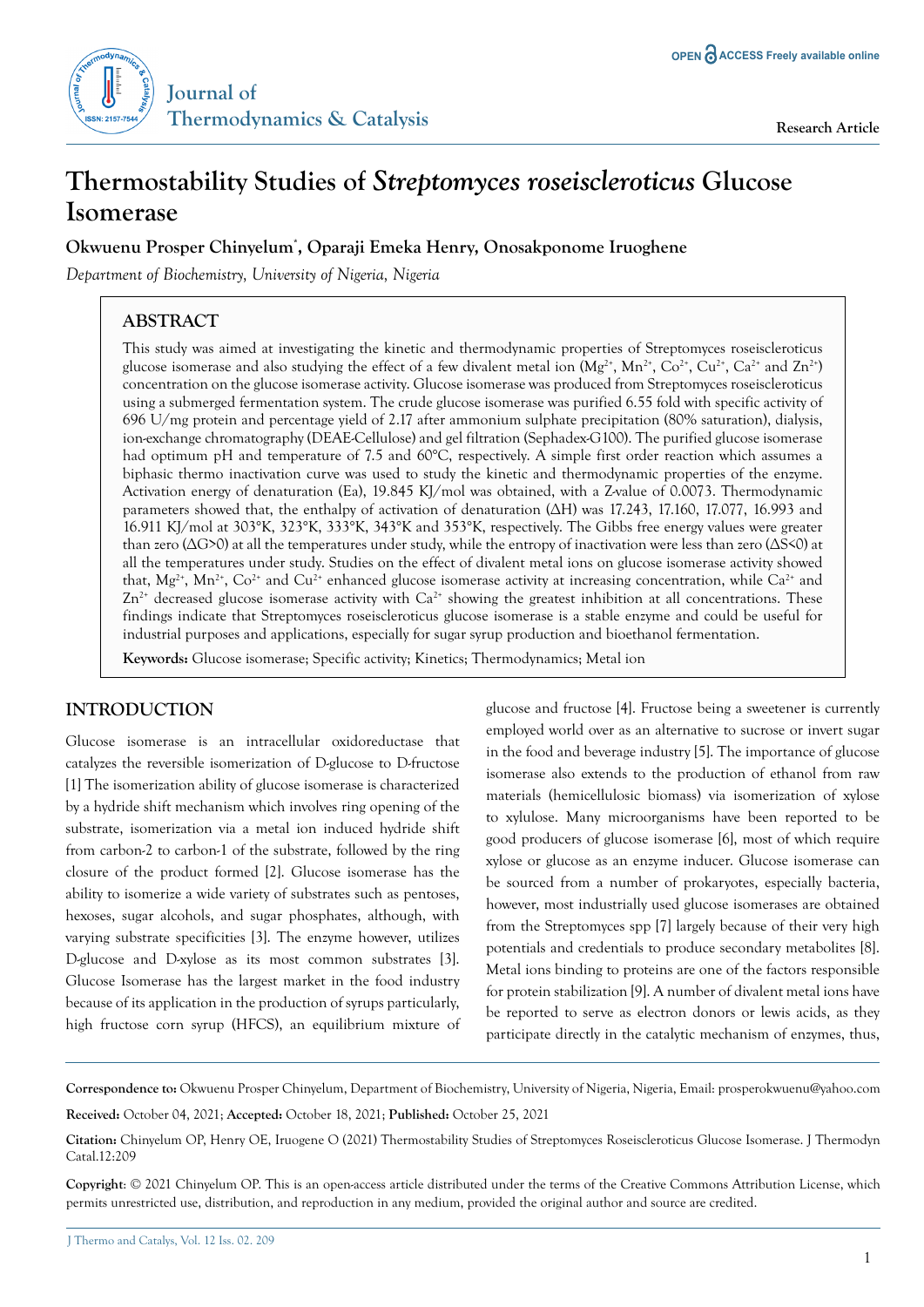# enhancing the metalloenzyme activities of enzymes [10]. As a result of the importance of glucose isomerase, it has become highly desirable to enhance its activity in other to increase or broaden its useful applications and utilization. This research, therefore, was aimed at studying the thermostability properties of Streptomyces roseiscleroticus glucose isomerase and also investigating the effect of divalent metal ions on glucose isomerase activity.

# **MATERIALS AND METHODS**

#### **Chemicals and reagents**

All chemicals used in this research were of analytical grade and were obtained directly from the manufacturers. Major chemicals such as carbazole, cysteine hydrochloric acid, dodecyl trimethyl ammonium bromide (DTAB), sephadex G 100, Diethyl ammonium ethyl cellulose (DEAE-cellulose), Bovin serum albumin (BSA) and Folin-ciocalteau reagent were obtained from Sigma Aldrich, Germany.

#### **Sample collection and isolation of the micro organism**

Soil sample (5 g) was collected from garden soil obtained from Department of Soil Science, University of Nigeria, Nsukka, using a sterile container. Isolation of the microorganism was carried out as described by [11].

#### **Screening for glucose isomerase producing organism**

Glucose isomerase producing organism was screened by adopting the method as described by [12], in which 2, 3, 5-triphenyltetrazolium solution was used as the chromogenic substrate. Also, the isolated microbial strain was further subjected to molecular characterization as described in the previous work reported by [13], using 16S rRNA sequencing technique.

#### **Glucose isomerase production**

Submerged fermentation (SmF) technique was employed for glucose isomerase production. Erlenmeyer flask (250 ml) containing 50 ml of sterile basal medium charged with 1% peptone, 0.25% yeast extract, 1% D-xylose, 0.5% NaCl, 0.5% beef extract, 0.05% MgSO4.7H2O and adjusted to pH 6.8 was inoculated using a four day old pure culture of the Streptomyces isolate. Five discs of the Streptomyces isolate were plugged into the fermentation broth using a cork borer of diameter 10 mm. The fermentation broth was incubated at room temperature on a shaker for seven (7) days. The microbial biomass was separated by centrifugation at 10000 rpm for 15 min and washed severally with distilled water. The cells were further suspended in 0.05 M sodium phosphate buffer pH 7.0 containing 0.1% dodecyltrimethylammonium bromide (DTAB) and then incubated at room temperature for 24 hr after which it was centrifuged and filtered. The filtrate was used as a crude enzyme.

# **Glucose isomerase assay**

Glucose isomerase assay was carried out as described by [14]. An

aliquot (0.1 ml) of enzyme solution was mixed with the reaction mixture. The reaction mixture contained 0.5 ml of 0.1 M potassium phosphate buffer pH 8.0, 0.2 ml of 0.05 M MgSO4.7H2O and 0.2 ml of 1 M glucose solution. After incubation in water bath at 60°C for 30 min, 1 ml of 0.5 M perchloric acid was added to stop the reaction. Fructose formed was determined by the method of [15] in which 0.2 ml of 1.5% cysteine hydrochloride, 6 ml of 70% H2SO4 and 0.2 ml of 0.12% alcoholic carbazole were added to the reaction mixture. The purple colour developed was measured spectrophotometrically at 560 nm. The absorbance was converted to glucose isomerase (GI) activity using a fructose standard curve. One unit of glucose isomerase (GI) activity (U) is defined as the amount of enzyme that produced one μmol of D-fructose per min under the assay conditions.

# **Protein determination**

Protein content of the crude enzyme was determined by the method of [16], using Bovine Serum Albumin (BSA) as standard.

# **Purification of the Streptomyces roseiscleroticus glucose isomerase**

Ammonium sulphate precipitation: Ammonium sulphate precipitation was carried out as described by. [17], the crude enzyme solution was precipitated at pH 4.0 and pH 8.0 using eighty percent (80%) ammonium sulphate saturation. The ammonium sulphate – crude enzyme solutions were kept at 4°C for 24 hr, it was thereafter centrifuged at 10000 rpm for 30 mins, the precipitates were collected and re-dissolved in 0.1 M phosphate buffer pH 7.5. Glucose isomerase activity was assayed and protein contents were determined as described above.

# **Dialysis**

The precipitate was desalted by dialysis. A 10 cm pretreated dialysis bag was used and activated by rinsing in distilled water. The dialysis bag was suspended in a beaker containing 0.01 M sodium phosphate buffer pH 7.0. Dialysis was carried out for 12 hr with continuous stirring and buffer changed every 6 hr with a view to removing low molecular weight substances and other ions that may interfere with enzyme activity. Glucose isomerase activity was assayed on the dialyzate as described above, while protein content of the dialyzate was also determined.

# **Ion exchange chromatography**

Ion exchange chromatography was carried out by adapting the method as described by [17]. The dialyzate enzyme solution (10 ml) was applied to a column (23.5 x 2 cm) of DEAE-cellulose which was previously equilibrated with 0.05 M phosphate buffer pH 7.5. The column was washed with the same buffer followed by a stepwise elution with 0.05 M phosphate buffer pH 7.5 containing a linear gradient of NaCl (0.1 to 1.0 M). Fractions were collected in a test tube at a flow rate of 5 ml per 17 mins; these fractions were assayed for glucose isomerase activity as described above. Fractions containing enzyme activity were pooled together and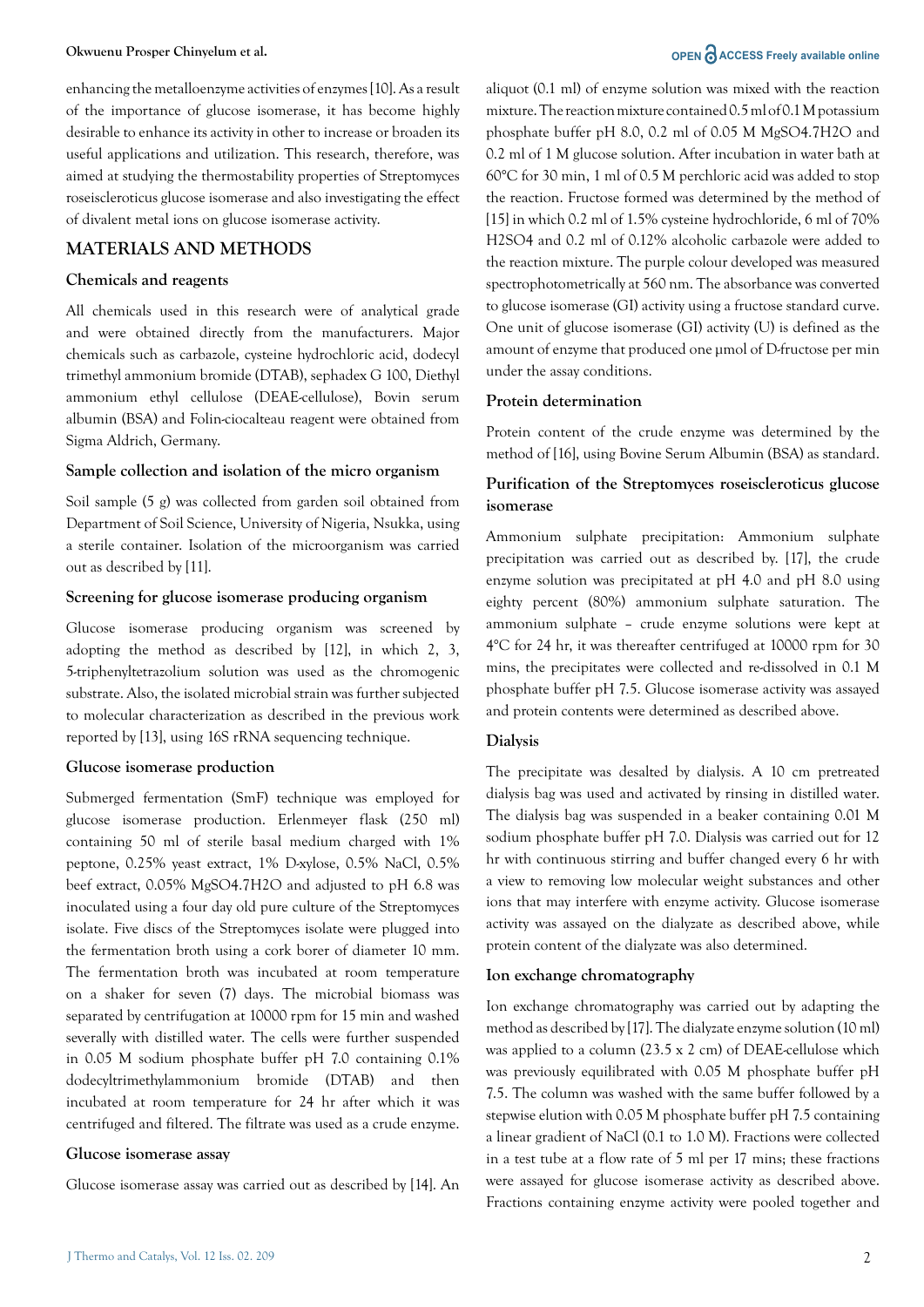#### **Okwuenu Prosper Chinyelum et al. OPEN ACCESS Freely available online**

stored for further use.

#### **Gel filtration**

A volume (10 ml) of the enzyme solution was introduced into a sephadex G 100 column (80 cm by 2.0 cm) pre equilibrated with 0.05 M phosphate buffer pH 7.5. Fractions were collected at a flow rate of 5 ml per 20 mins. The protein concentration of each fraction was monitored spectrophotometrically at 280 nm. Glucose isomerase activity of each fraction was assayed as described above with the active fractions pooled together and stored at -4°C.

# **Characterization of the Streptomyces roseiscleroticus glucose isomerase**

Effect of pH on glucose isomerase activity: Effect of pH on glucose isomerase activity was determined as described by

[18], using 20 mM sodium acetate buffer pH 3.5-5.0, 20 mM phosphate buffer pH 6.0-7.0 and 20 mM Tris-HCl buffer pH 8.0- 10.0. An aliquot (0.1 ml) of the enzyme was incubated with 0.2 ml of 1 M glucose, 0.2 ml MgSO4.7H2O (0.05 M) in 20 mM of each buffer for 60 min. Glucose isomerase activity at these various pH intervals was then monitored as described above.

#### Effect of temperature on glucose isomerase activity

Effect of temperature on glucose isomerase activity was determined as described by [18] at temperatures of 30°C to 90°C at 10°C interval. An aliquot (0.1 ml) of enzyme was incubated with 0.2 ml of 1 M glucose at the pre-determined pH at the various temperature ranges. Glucose isomerase activity at these temperature ranges was monitored just as glucose isomerase activity was monitored as described above.

#### **Thermostability studies of Streptomyces roseiscleroticus glucose isomerase**

Thermal inactivation study of glucose isomerase: The heat stability of the purified glucose isomerase was tested as described by [19,20]. This was achieved by incubating the enzyme in 0.1 M phosphate buffer, pH 7.5 at temperature range of 30°C to 80°C respectively for a period of 120 min in a water bath. Aliquots (0.1 ml) of the sample were collected at 0, 15, 30, 45, 60, 75, 90, 105 and 120 min and assayed for glucose isomerase activity respectively. The residual glucose isomerase activities were determined under optimum conditions of pH and temperature. In all cases, the initial activity was assumed 100% and used to calculate the activities as percentages of the initial activity during the incubation period.

Percentage residual activity= Glucose isomerase activity at each time interval /Glucose isomerase activity at time zero×100

The first order inactivation constant, k values were obtained from the slope of first order enzyme inactivation equation according to the method described by of [21] as follows:

$$
Log(\%
$$
 residual activity=-(k/2.303)t

Where: t is the time of inactivation.

Half-life (t1/2) of inactivation was calculated from,

t 1/2=ln (2)/k

The D-value (defined as the time needed for 90% reduction of the initial activity) was calculated from the relationship:

#### D-value=ln10/k

The Z-value is the temperature increase needed for 90% decrease in the D-value. The Z-value was obtained by plotting log D value at different treatment time against corresponding temperature. The slope of the line is equal to the negative reciprocal of Z-value.

Arrhenius law used to describe the temperature dependence of the rate constants (k-values) was:

$$
ln k\text{=}Ae^{\text{Eq/RI}}
$$

*Where Ea is the activation energy, A is the Arrhenius constant, R is the universal gas constant (8.314 J/mol.K) and T is the absolute temperature.* 

The values of the activation energy (Ea) and Arrhenius rate constant (k) were used to determine different thermodynamic parameters such as Gibbs free energy change ( $\Delta G$ ), the entropy change (ΔS) and the enthalpy change (ΔH) using the following expressions:

$$
\Delta G_{\text{inact}} = RT \ln(kh/K_{\text{b}} T)
$$
  

$$
\Delta S_{\text{inact}} = (\Delta H_{\text{inact}} \Delta G_{\text{inact}} / T
$$
  

$$
\Delta H_{\text{inact}} = E a_{\text{inact}} R T
$$

Where  $K_B$  Boltzmann's constant (1.3806 x 10-23 J/K), h is Plank's constant  $(6.6260 \times 10^{34} \text{ Ls})$ .

### **Effect of divalent metal ions on Streptomyces roseiscleroticus glucose isomerase activity**

Divalent metal ion concentrations of 10 mM, 30 mM and 50 mM of metal salts (MgCl<sub>2</sub>, MnCl<sub>2</sub>, CoCl<sub>2</sub>, CaCl<sub>2</sub>, CuCl<sub>2</sub>, and ZnCl<sub>2</sub>) were prepared as described by [19]. The reaction consisted of 0.1 ml of enzyme solution, the reaction mixture (0.5 ml of 0.1 M potassium phosphate buffer pH 8.0 and 0.2 ml of 1 M glucose solution) together with 200 µl of each metal ion solution respectively, all incubated at the optimum conditions of pH and temperature. The control was carried out without metal ions.

#### **RESULTS AND DISCUSSION**

Microbial strain was isolated from garden soil obtained from the Department of Soil Science, University of Nigeria, Nsukka, using starch casein agar as a differential media. The isolated microbial strain was screened for glucose isomerase producing ability using 2, 3, 5-triphenyltetrazolium solution as chromogenic substance.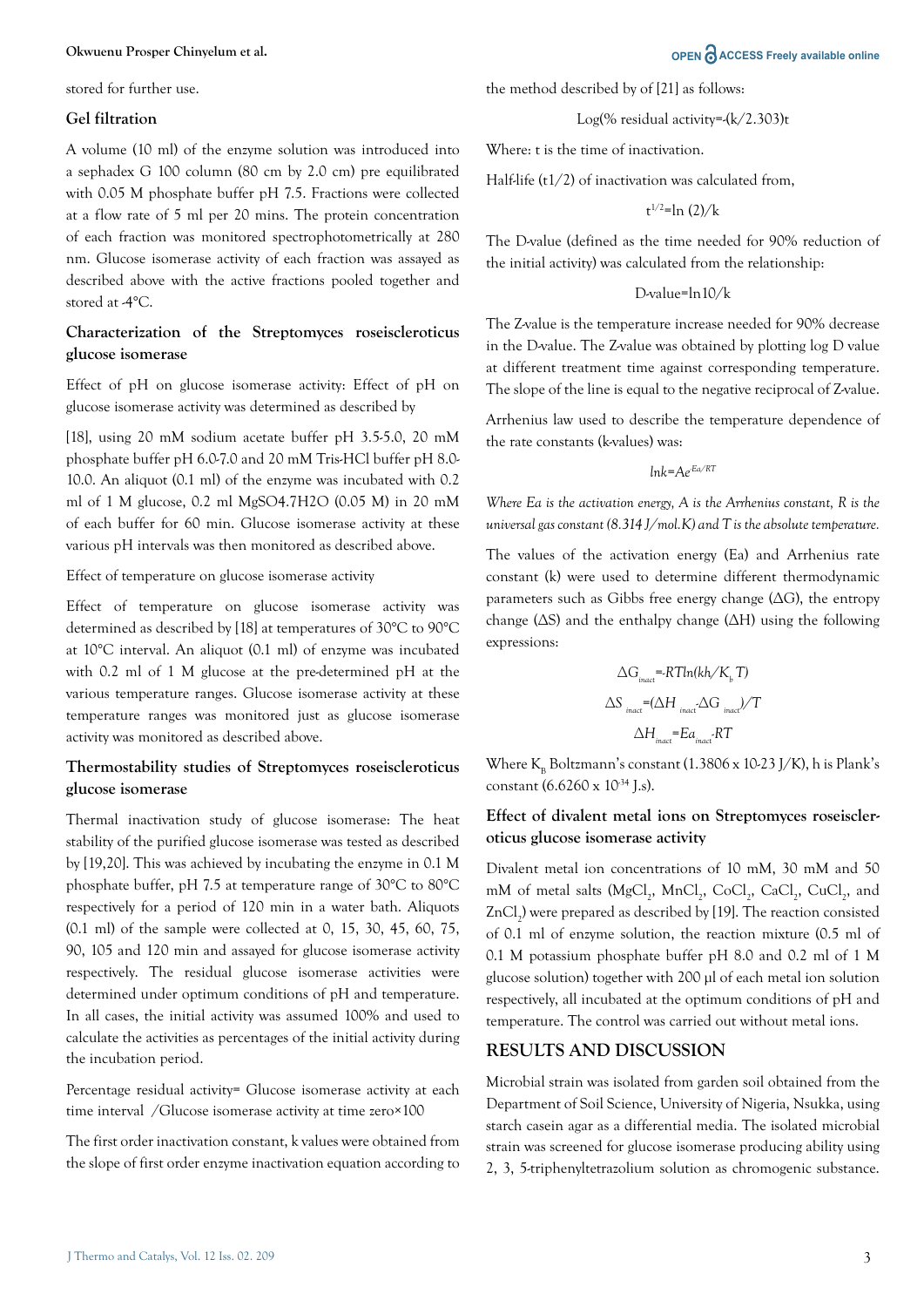The microbial strain was identified as Streptomyces species based on their morphological and microscopic characteristics (Plate 1). The isolated microorganism was a gram positive cocci, and tested positive to catalase, citrate utilization, nitrate reduction and sugar/ starch fermentation tests (Table 1). The isolated Streptomyces strain was further subjected to molecular characterization using 16S rRNA sequencing and were subsequently confirmed as Streptomyces roseiscleroticus [13].



**Plate 1:** Two day old isolates of Streptomyces species obtained from soil by serial dilution, the Streptomyces colonies observed on the nutrient agar were sporulated, white to milky in colour and grows singly, in clusters and sometimes, linearly.

# **Okwuenu Prosper Chinyelum et al. OPEN ACCESS Freely available online**

**Table 1:** Biochemical tests/screening of the isolated microorganism

| <b>Tests</b>                                                   | <b>Results</b> |
|----------------------------------------------------------------|----------------|
| Citrate utilization                                            | Positive       |
| Catalase                                                       | Positive       |
| Nitrate reduction                                              | Positive       |
| Starch hydrolysis                                              | Positive       |
| Sugar<br>fermentation(glucose, fructose,<br>xylose, Galactose) | Positive       |

Glucose isomerase was produced from Streptomyces roseiscleroticus using a submerged fermentation system. The crude glucose isomerase had a specific activity of 106.511 U/ mg (Table 2). Purification of the crude glucose isomerase using ammonium sulphate showed that eighty percent (80%) ammonium sulphate saturation was found most suitable to precipitate proteins with maximum glucose isomerase activity at both acidic and basic pH regions (Figure 1) with a specific activity of 137.599 U/mg, purification fold and percentage yield of 1.9 and 18.70% respectively (Table 2).

**Table 2:** Purification table for glucose isomerase

|                                                        | Volume (ml) | <b>Total Protein</b><br>(mg) | <b>Total Activity</b><br>$\mu$ mol/min | Specific activity<br>(U/mg) | Purification fold | % Yield |
|--------------------------------------------------------|-------------|------------------------------|----------------------------------------|-----------------------------|-------------------|---------|
| Crude Enzyme                                           | 1000        | 480.86                       | 50984.83                               | 106.511                     |                   | 100     |
| Ammonium<br>Sulphate<br>precipitation                  | 400         | 69.312                       | 9537.27                                | 137.59                      | 1.29              | 18.7    |
| Dialysis                                               | 80          | 12.81                        | 2608.61                                | 203.68                      | 1.919             | 5.11    |
| Ion exchange<br>(DEAE cellulose)                       | 50          | 3.92                         | 2271.23                                | 579.39                      | 5.45              | 4.45    |
| Gelfiltration<br>(Sephadex G 100)<br>$U = \mu$ mol/min | 30          | 1.59                         | 1106.87                                | 696.14                      | 6.56              | 2.17    |



**Figure 1:** Percentage (%) Ammonium sulphate precipitation of glucose isomerase. Eighty percent (80%) ammonium sulphate saturation precipitated proteins with maximum glucose isomerase activity.

The elevated concentration of ammonium salt needed for the precipitation of proteins with glucose isomerase activity could be suggestive of the nature and type of the hydrophilic amino acid residues present of the protein [22]. Ammonium sulphate

precipitation is a useful method for enzyme concentration as it provides some levels of purification of proteins away from nonproteins. Hydrophobic proteins however, precipitates at a lower salt concentration than hydrophilic proteins because protein solubility is a function of their ionic strength and pH of the solution they are contained. [3,18] in their research both reported an ammonium sulphate saturation of seventy percent (70%) suitable for the precipitation of proteins with glucose isomerase activity.

The dialyzate was purified to 1.91 fold with specific enzyme activity of 203.67 U/mg and 5.11% yield (Table 2). Increased glucose isomerase activity of the dialyzate could be attributed to some levels of purification of the dialyzate and also the removal of the ammonium salts that could saturate the enzyme active site. Enzyme purification by dialysis often increases the volume of the enzyme solution, because of the initial osmotic effect of the ammonium sulphate utilized [23].

The specific activities after ion exchange chromatography and gel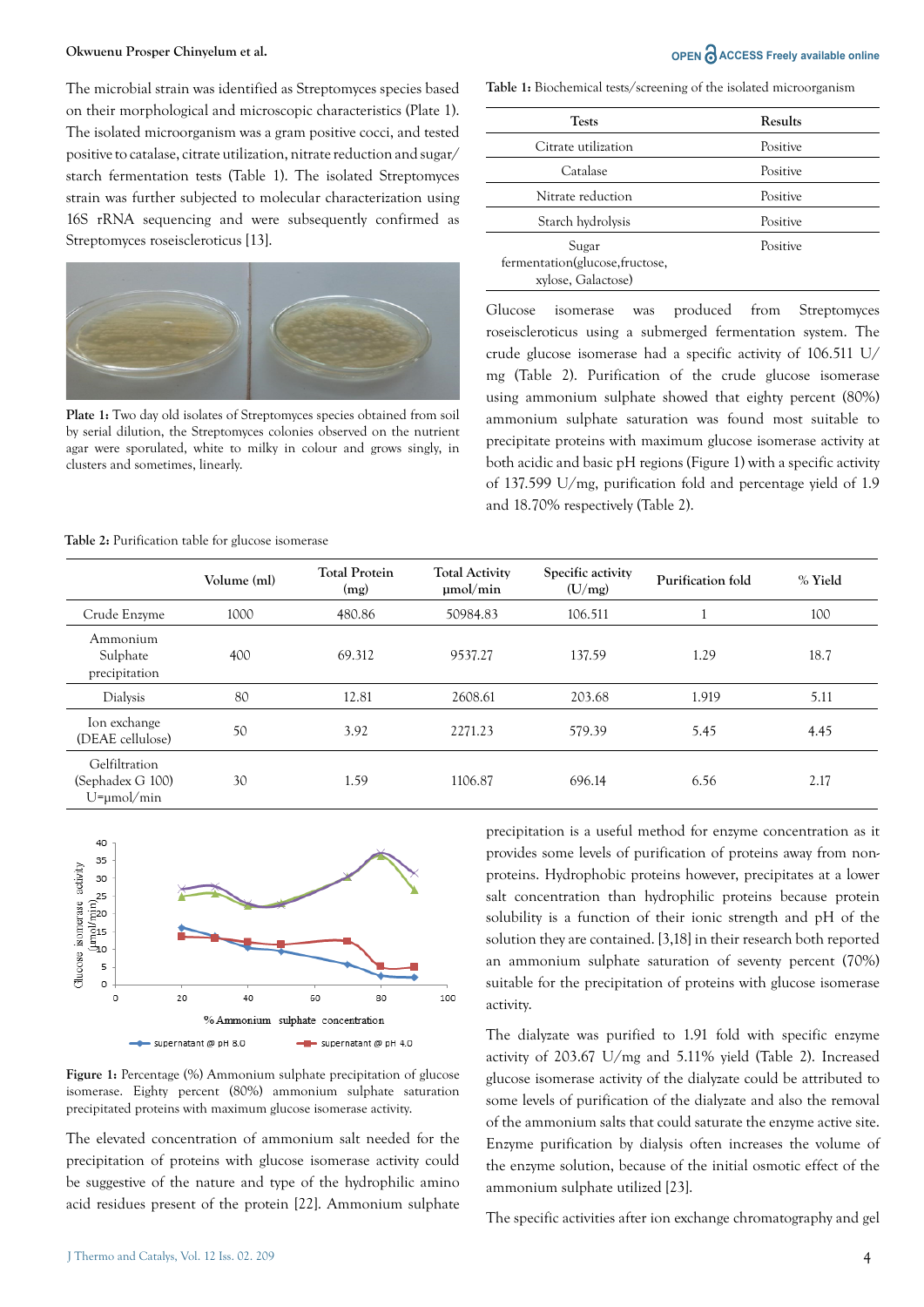filtration were 579.39 and 696.14 U/mg respectively, with 5.45 and 6.55 purification folds, respectively, and percentage yields of 4.45 and 2.17% respectively (Table 2). Single enzyme activity peak of the ion exchange chromatography and gel filtration suggests that isoenzymic forms arising from anionic and physical heterogeneity respectively are not present (Figures 2 and 3) [17].



**Figure 2:** Elution profile of glucose isomerase on DEAE Cellulose, A volume of 5 ml of 120 fractions were collected, stepwise elution with 0.05 M phosphate buffer pH 7.5 containing a linear gradient of NaCl (0.1 to 1.0 M) was used. Glucose isomerase activity was assayed in all the fractions collected.



**Figure 3:** Elution profile of glucose isomerase during gel filtration on sephadex G 100. A volume of 5 ml of 60 fractions were collected at an elution rate of 5 ml per 20 min. Glucose isomerase activity and protein determination was assayed in each of the fractions collected.

Also, elution profiles with single enzyme activity peak have been reported to depict some levels of purity of proteins [15]. The increase in specific activity after each purification step could possibly suggests that for a purification procedure to be successful, the specific activity of the present purification step should exceed the specific activity of the previous purification procedure [17,24].

Studies on the effect of pH (Figure 4) on glucose isomerase activity showed that an optimum pH of 7.5 was obtained. Optimum pH of 7.5 for glucose isomerase is suggestive of a maximum ionization of the imidazole group of the proton abstracting base which forms hydrogen bonds with the hydroxyl group of the substrate [5,25] Chanitnun and Pinphanichakarn (2012) reported an optimum pH 7.0 for glucose isomerase from streptomyces sp. Ch7 grown on agricultural residues, [26,27] Sathya and Ushadevi (2014) reported an optimum pH 7.5 for glucose isomerase from Streptomyces species. Similarly, Prashant et al (2010) reported optimum pH 7.0 for glucose isomerase from a Streptomyces species. Also, (18) obtained a promising glucose isomerase activity (84 to 100% of the highest activity) over the pH range of 6.5 to 8.0, with an optimum pH of 7.0. Glucose isomerase have been reported to be stable across a broad pH range (5.5-8.5) (2), this characteristic gives glucose isomerase good

credentials for industrial importance and utilization.



**Figure 4:** Effect of pH on glucose isomerase activity. Glucose isomerase activity was assayed using 20 mM sodium acetate buffer pH 3.5-5.0, 20 mM phosphate buffer pH 6.0-7.0 and 20 mM Tris-HCl buffer pH 8.0-

10.0. Optimum pH was obtained at pH 7.5



**Figure 5:** Effect of temperature on glucose isomerase activity. Glucose isomerase activity was assayed at temperatures of 30°C to 90°C at 10°C interval at the pre-determined pH. Optimum temperature was obtained at 60°C

Studies on the effect of temperature on glucose isomerase activity showed that an optimum temperature of 60°C was obtained (Figure 5). Optimum temperature of glucose isomerase have been reported within the ranges from 60°C to 80°C (18,27). Increase in glucose isomerase activity as temperature increases could be suggestive of an increase in the kinetic energy of the reacting species or substrates [4,28] in their work reported an optimum temperature of 50°C for glucose isomerase obtained from *bacillus thuringiensis*, similarly, Ogbo and Odibo (2007) reported an optimum temperature of 60°C for glucose isomerase from Saccharococcus caldoxylosilyticus. Microbial glucose isomerases especially from bacteria sources such as Bacillus species, Actinoplanes missouriensis, Streptomyces species and the thermus thermosulfurogenes have been reported to have high optimum temperatures within the ranges from 60°C to 80°C (Figure 6) [2].



**Figure 6:** Thermal inactivation of Streptomyces roseiscleroticus glucose isomerase at different temperatures.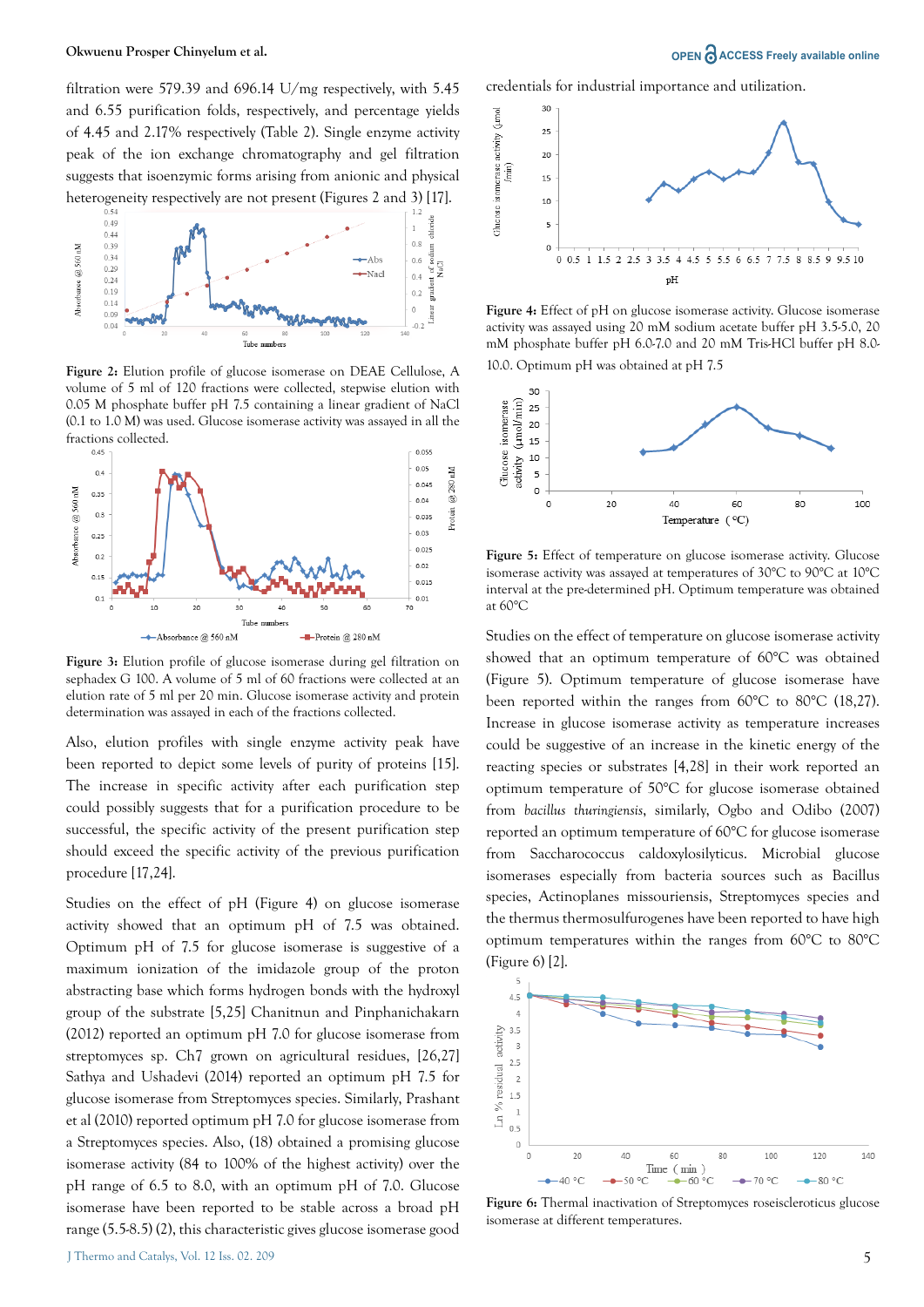#### **Okwuenu Prosper Chinyelum et al. Ching and Security Community Community Community Community Community Community Community Community Community Community Community Community Community Community Community Community Communi**

Studies on the various kinetics and thermodynamics parameters of Streptomyces roseiscleroticus glucose isomerase showed that the rate of enzyme inactivation (Kd) decreased with increase in temperature (Table 3). This is a likely characteristic of a thermostable enzyme [29]. An increased rate of enzyme inactivation (Kd) at high temperature indicates that the enzyme or protein is less thermostable at increasing temperatures [29,30]. Similarly, longer half-life (t ½) was observed at high temperatures. This is suggestive of a thermal stable enzyme or protein at elevated temperatures [19]. Streptomyces roseiscleroticus glucose isomerase showed a half-life ( $t\frac{1}{2}$ ) of 126 min at 70°C. Also, at the enzyme optimum temperature (60°C), Streptomyces roseiscleroticus glucose isomerase had a half-life of 90 min. This is suggestive of a thermostable enzyme at higher or elevated temperatures [21].

Also, the duration of heat treatment needed for 90% reduction of the initial enzyme activity (that is, D-value) increased with increase in temperature (Table 3). This indicates an increase in denaturation time with a corresponding increase in temperature. It also suggests that the enzyme is thermally stable at elevated temperature [29]. Furthermore, thermal denaturation of enzyme requires an input of a minimum amount of energy known as activation energy of denaturation (Ea) which must be supplied to the enzyme in order to initiate the denaturation process. When the initial input of energy is less than the activation energy (Ea), the unstable intermediate can fold back or revert into the native state upon cooling [8]. Activation energy of denaturation, (Ea) of 19.845 KJ/mol was obtained from the Arrhenius plot of the rate of thermal denaturation (Figure 7).

**Table 3:** Kinetics and thermodynamic parameters of thermal inactivation of Streptomyces roseiscleroticus glucose isomerase.

| $T (^{\circ}K)$ | $Kd$ (min-1) | $t^{\frac{1}{2}}$ (min) | D-Value (min) | $\Delta H(KJ/mol)$ | $\Delta G(KJ/mol)$ | $\Delta S(KJ/mol)$ |
|-----------------|--------------|-------------------------|---------------|--------------------|--------------------|--------------------|
| 40 (313)        | 0.012        | 57.762                  | 191.916       | 17.243             | 19355.667          | -61.897            |
| 50 (323)        | 0.01         | 69.315                  | 230.301       | 17.16              | 20612.208          | $-63.872$          |
| 60 (333)        | 0.0077       | 90.019                  | 299.09        | 17.077             | 21908.262          | -65.846            |
| 70 (343)        | 0.0055       | 126.026                 | 418.727       | 16.993             | 23243.832          | $-67.82$           |
| 80 (353)        | 0.007        | 99.021                  | 329.011       | 16.911             | 24618.915          | $-69.794$          |



**Figure 7:** Arrhenius plot for thermal inactivation of Streptomyces roseiscleroticus glucose isomerase

A large value of Ea indicates that more energy is required to inactivate the enzyme [21]. Activation energy of denaturation (Ea) is directly related to the enthalpy of activation of denaturation (ΔH). Enthalpy is the total amount of energy required to bring the enzyme from the ground state to the activated intermediate. ΔH values were found to be greater than zero (ΔH>0) and decreasing as the temperature increased (Table 3). A positive enthalpy is attributed to an endothermic reaction, as the enzyme can withstand the amount of heat treatment required by the reaction [31,32].

Gibbs free energy of activation of denaturation  $( \Delta G )$  is a more reliable indicator for enzyme stability [29,33]. The Gibbs free energy of activation of denaturation was positive (ΔG>0) and increased with increase in temperature (Table 3). A positive Gibbs free energy was obtained at all temperatures (Table 3). Positive Gibbs free energy indicates that the enzyme is thermally stable at high temperature and the reaction it catalyzes is nonspontaneous, hence, a thermostable enzyme is required to catalyze the reaction [21,29]. A smaller or negative value of change in Gibbs free energy indicates spontaneity of a reaction and a low thermostable enzyme, as such, the reaction it catalyzes does not require a lot of heat [33,34]. The thermal denaturation of enzyme is also dependent on the entropy (ΔS) of the reaction. Entropy measures the randomness or disorderliness of a reaction or molecule [31,35]. Negative entropy ( $\Delta$ SIO) was obtained in this study at all temperatures. Negative entropy often suggests a reversible reaction process and availability of an aggregation process in which a few inter and intramolecular bonds are formed [36]. Large or positive entropy often indicates an irreversible reaction process as a large number of intramolecular bonds are formed [29].

A thermal destruction time (Z-value) of 0.0073 was obtained (Figure 8). A low magnitude of the thermal destruction time (Z-value) has been reported to indicate the sensitivity of the protein or enzyme to an increase in temperature. Similarly, a high magnitude of the thermal destruction time (Z-value) indicates a more sensitivity of the protein or enzyme to the duration of heat treatment [37].



**Figure 8:** Temperature dependence of the decimal reduction time of Streptomyces roseiscleroticus glucose isomerase for calculating Z- value.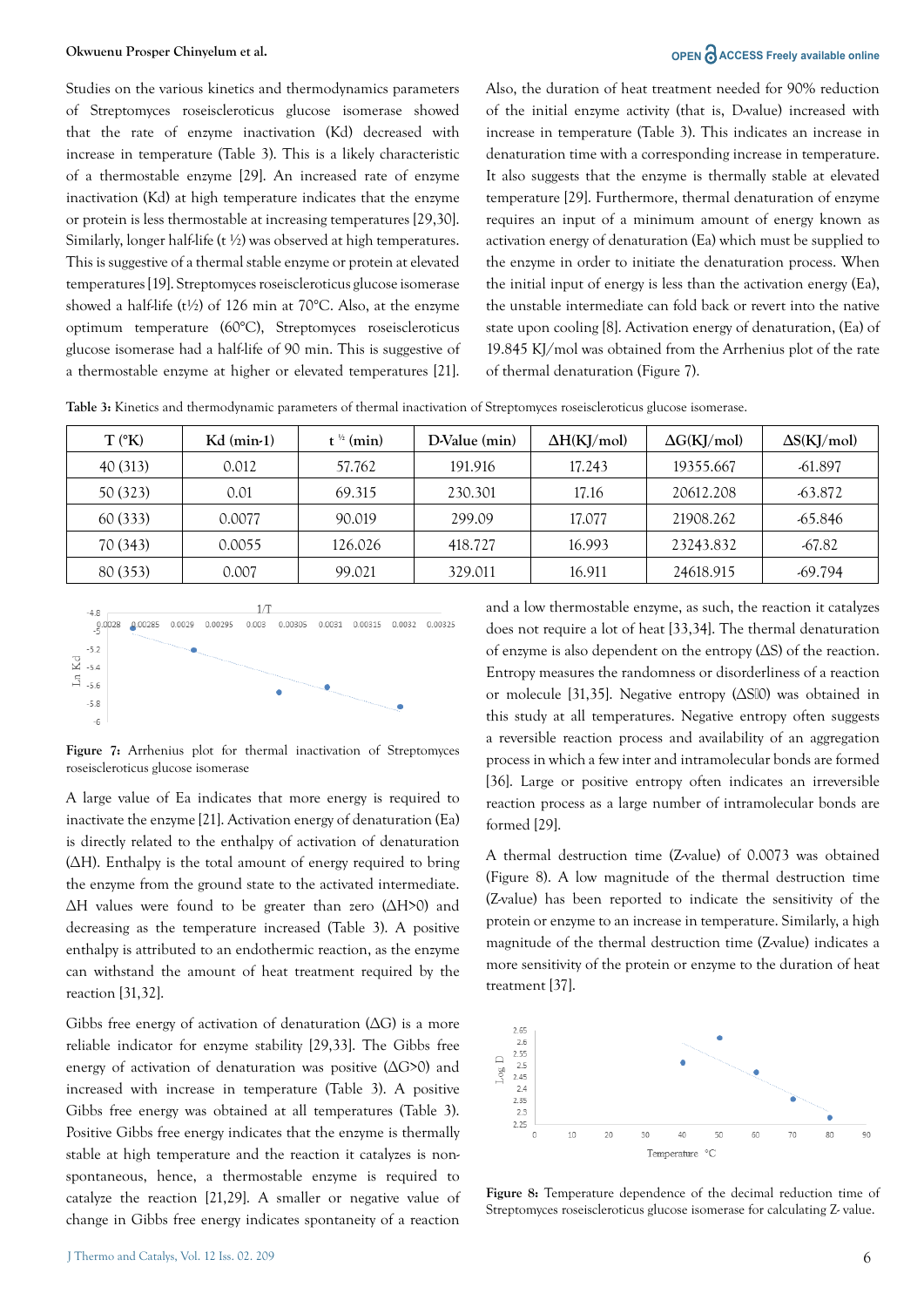Studies on the effect of various divalent metal ions  $(Mg^{2+})$ , Mn<sup>2+</sup>,  $Co^{2+}$ ,  $Ca^{2+}$ ,  $Cu^{2+}$ ,  $Zn^{2+}$ ) on the activity of Streptomyces roseiscleroticus glucose isomerase showed that  $Mg^{2+}$ ,  $Mn^{2+}$ , Co  $2+$  and Cu<sup>2+</sup> enhanced glucose isomerase activity at increasing concentrations, while  $Ca^{2+}$  and  $Zn^{2+}$  decreased glucose isomerase activity with  $Ca^{2+}$  showing the greatest inhibition at all concentrations.



**Figure 9:** Effect of divalent metal ion on glucose isomerase activity

Ogbo and Odibo (2007) reported that divalent metal ions (Mn  $2^+$ , Mg<sup>2+</sup> and Co<sup>2+</sup>) enhanced the activity of glucose isomerase obtained from Saccharococcus caldoxylosilyticus while Cu 2+ inhibited the enzyme activity. Similarly, (4) Hamed et al (2016) reported that glucose isomerase from *bacillus thuringiensis* requires divalent metal ions (Mn<sup>2+</sup> and Mg<sup>2+</sup>) as cofactor to enhancing glucose isomerase activity. Also, Yassien et al. (2013) reported the presence of the combination of  $Mg^{2+}$  and  $Co^{2+}$  ions in enhancing and improving glucose isomerase activity. The enhanced glucose isomerase activity caused by these divalent metal ions could possibly be attributed to the ability of these divalent metal ions to serve as an electron donor as they have been reported to participate directly in the catalytic mechanism of the enzyme (18,29),. Also, decrease in glucose isomerase activity caused by some divalent metal ions ( $Ca^{2+}$  and  $Zn^{2+}$ ) could be attributed to the interaction of these divalent metal ions with the amino acid residues involved in the enzyme catalysis, as this could possibly result in the competition between the exogenous cations and the protein associated cations, hence, resulting in the reduction of metalloenzyme activity [10].

# **CONCLUSION**

From the experimental results, the kinetic and thermodynamic parameters indicates that glucose isomerase, has good credentials for industrial utilities. Also, divalent metal ions such as  $Mg^{2+}$ ,  $Mn^{2+}$ ,  $Co^{2+}$  and  $Cu^{2+}$  could enhance glucose isomerase activity for an improved use.

# **DECLARATIONS**

The authors declare no conflict of interest.

# **AUTHORS' CONTRIBUTIONS**

This work was carried out in collaboration among all authors. All authors read and approved the final manuscript.

# **FUNDING STATEMENT**

This research work did not receive any grant from any funding

#### **REFERENCES**

- 1. Faiz O, Ahmet C, Yakup K, Nagihan SE. Cloning expression and characterization of xylose isomerase from thermophilic Geobacillus caldoxylosilyticus TK4 strain. Turkish J Biochem. 2011;36(1):6-14.
- 2. [Bhosale SH, Rao MB, Deshpande VV. Molecular and](https://doi.org/10.1128/mr.60.2.280-300.1996)  [industrial aspects of glucose isomerase. Microbiological](https://doi.org/10.1128/mr.60.2.280-300.1996)  [Reviews. 1996;60:280-300.](https://doi.org/10.1128/mr.60.2.280-300.1996)
- 3. Pandidurai RNS, Kalaichelvan PT, Kumar DJ, Gnanaraj MM. Production of extracellular glucose isomerase by *Enterobacter agglomerans* isolated from garden soil. Int J Curren Res.2011;3:21 -25.
- 4. [Hamed ME, Ahmed ME, Jehan EG. Activity of glucose](http://dx.doi.org/10.20546/ijcmas.2016.502.065)  isomerase from *bacillus thuringiensis* [under different treatments.](http://dx.doi.org/10.20546/ijcmas.2016.502.065)  [Int J Curren Microbiol Appl Sci.2016; 5:579-589.](http://dx.doi.org/10.20546/ijcmas.2016.502.065)
- 5. [Fenn TD, Dagmar R, Petsko GA. Xylose isomerase in substrate](https://doi.org/10.1021/bi049812o)  [and inhibitor michaelis states: Atomic resolution studies of a](https://doi.org/10.1021/bi049812o)  [metal mediated hydride shift. Biochem.2004; 43:6464-6474](https://doi.org/10.1021/bi049812o).
- 6. Prashant S, Saurabh S, Sanjay KC, Gomase VS. Isolation, purification and characterization of glucose isomerase enzyme form Streptomyces species isolated from parbhani Region. J Enzyme Res. 2010;1(1):1-10.
- 7. [Yassien MA, Jiman FA. Optimization of glucose isomerase](http://dx.doi.org/10.1155/2018/6842843)  production by *[Streptomyces albaduncus](http://dx.doi.org/10.1155/2018/6842843)*. African J Microbiol [Res.2012;6\(12\):2976-2984](http://dx.doi.org/10.1155/2018/6842843)
- 8. [Hossain MS. Iqbal A. Production and characterization of](http://dx.doi.org/10.3329/jbau.v12i1.21405)  [chitosan from shrimp waste. J Bangladesh Agric University.](http://dx.doi.org/10.3329/jbau.v12i1.21405)  [2014-12\(1\):153-160.](http://dx.doi.org/10.3329/jbau.v12i1.21405)
- 9. [Sarojini R, Deepika K, Rangabhashiyam S. Production,](http://dx.doi.org/10.13140/RG.2.1.3725.8723)  [characterization, kinetic studies of glucoamylase through](http://dx.doi.org/10.13140/RG.2.1.3725.8723)  [solid-state fermentation by](http://dx.doi.org/10.13140/RG.2.1.3725.8723) *Aspergillus niger* using agricultural [residues as substrate. Int J Curr Rsrch 2012;4:198-201](http://dx.doi.org/10.13140/RG.2.1.3725.8723)
- 10. [Vivian MB, Thiago MP, Fernanda DA, Joao AJ, Maria de](https://doi.org/10.1002/jobm.201200515)  [Lourdes TA. Novel glucoamylase activated by manganese and](https://doi.org/10.1002/jobm.201200515)  [calcium produced in submerged fermentation by](https://doi.org/10.1002/jobm.201200515) *Aspergillus phoenicis*[. J Basic Microbiol y.2014;54:333-339](https://doi.org/10.1002/jobm.201200515)
- 11. [Silva RD, Quintino FP, Monteiro VN, Asquieri ER.](http://dx.doi.org/10.1590/S0101-20612010005000011)  [Production of glucose and fructose syrups from cassava](http://dx.doi.org/10.1590/S0101-20612010005000011)  [\(Manihot esculenta Crantz\) starch using enzymes produced](http://dx.doi.org/10.1590/S0101-20612010005000011)  [by microorganisms isolated from Brazilian Cerrado soil. Food](http://dx.doi.org/10.1590/S0101-20612010005000011)  [Sci Technol.2010;30\(1\):213-217.](http://dx.doi.org/10.1590/S0101-20612010005000011)
- 12. Sapunova LI, Labanok AG, Kazakevich IO, Evtushenkov AN. A plate method to screen microorganisms producing xylose isomerase. Microbiol. 2004;73:107-112
- 13. Okwuenu Prosper Chinyelum, Onosakponome Iruogene and Oparaji Emeka Henry (2021). Production of Glucose